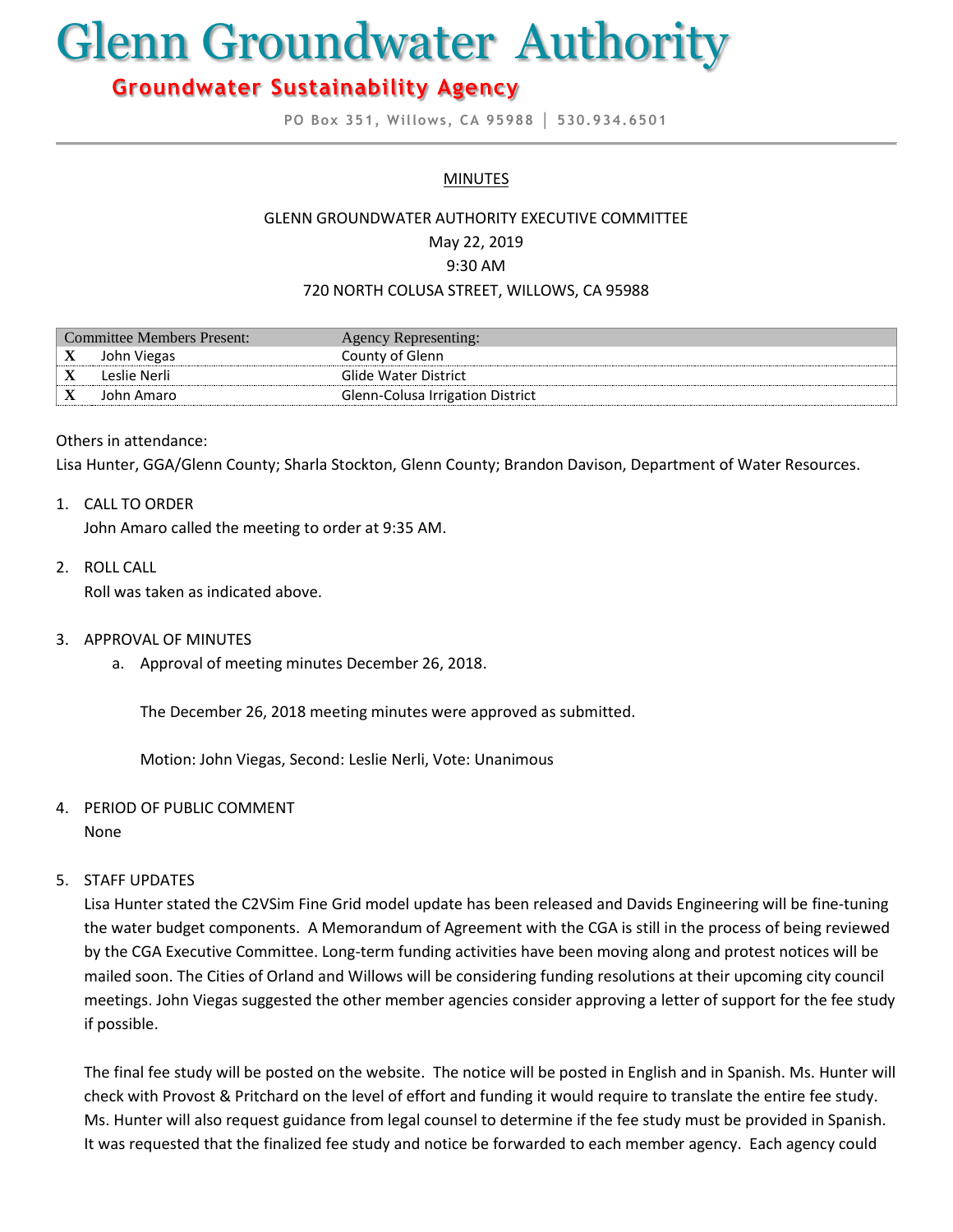determine if posting a copy of the study at its office would be appropriate. A newspaper publication is also required and will be sent accordingly. The Glenn Groundwater Authority (GGA) received a packet with instructions from the Department of Finance to add a fee to the tax rolls. Additionally, Request for Proposals (RFP) are being drafted for the remainder of GSP development work in the Colusa Subbasin.

# 6. GLENN GROUND WATER DISTRICT

Lisa Hunter explained the GGA Board requested a recommendation from the Executive Committee regarding this item. The GGA received a letter from the Glenn Groundwater District requesting seat on the GGA Board. The letter was formally approved at their May 1, 2019 meeting. An unsigned copy of the letter is attached in the meeting materials. Ms. Hunter reviewed the criteria for inclusion in the GGA according to the Joint Powers Agreement (JPA). Essentially, the agency must be eligible to be a GSA, agree to sign onto the JPA, and agree to a proportionate share of the cost as determined by the GGA Board.

Initially when the GGA was formed, there was a concern that if an agency wanted to join the GGA/JPA, that agency would not be bearing the same cost as founding agencies. The GGA needs to respond within 60 days of the request. The Glenn Groundwater District was formed January 25, 2018 and has 27,875 acres within the GGA boundaries. The County originally paid the acreage fee for the Glenn Groundwater District, but the fixed fee remains unpaid. The fixed fee was not budgeted the first year (17/18), but was included in the second year (18/19). Considerations include the amount to be reimbursed and who is reimbursed in regards to the fixed fee and acreage fee. John Viegas mentioned he was under the impression the county expected there would be full reimbursement for both years paid to the county because they paid the acreage fees on behalf of the district (approximately \$59,374 for the two-year period).

After reviewing and discussing several scenarios, the Committee ultimately decided that the District should have to pay at least the \$10,000 fixed fee to cover the unpaid 2018/2019 fiscal year commitments. Executive Committee members would like the county to decide what the appropriate reimbursement amount is for the acreage fee prior to the Board providing a response to the District.

The Executive Committee will recommend at the June 10, 2019 GGA Board meeting that the Glenn Groundwater District pay the \$10,000 fixed fee in addition to any acreage fee reimbursement that Glenn County determines is appropriate. Ms. Hunter mentioned that the Board may be asked to consider some leniency on payment methods considering the District is a new agency with limited funding sources at this time.

# 7. DEPARTMENT OF WATER RESOURCES 2019 DRAFT BASIN PRIORITIZATION RESULTS

The DWR draft prioritization of the Colusa Subbasin was reviewed. Previously, the GGA sent a letter to DWR regarding the re-prioritization of the Colusa Subbasin which is included in the meeting packet. Phase two of the prioritization process focused on subbasins that went through basin boundary modifications. The comment period for phase two will close May 30, 2019.